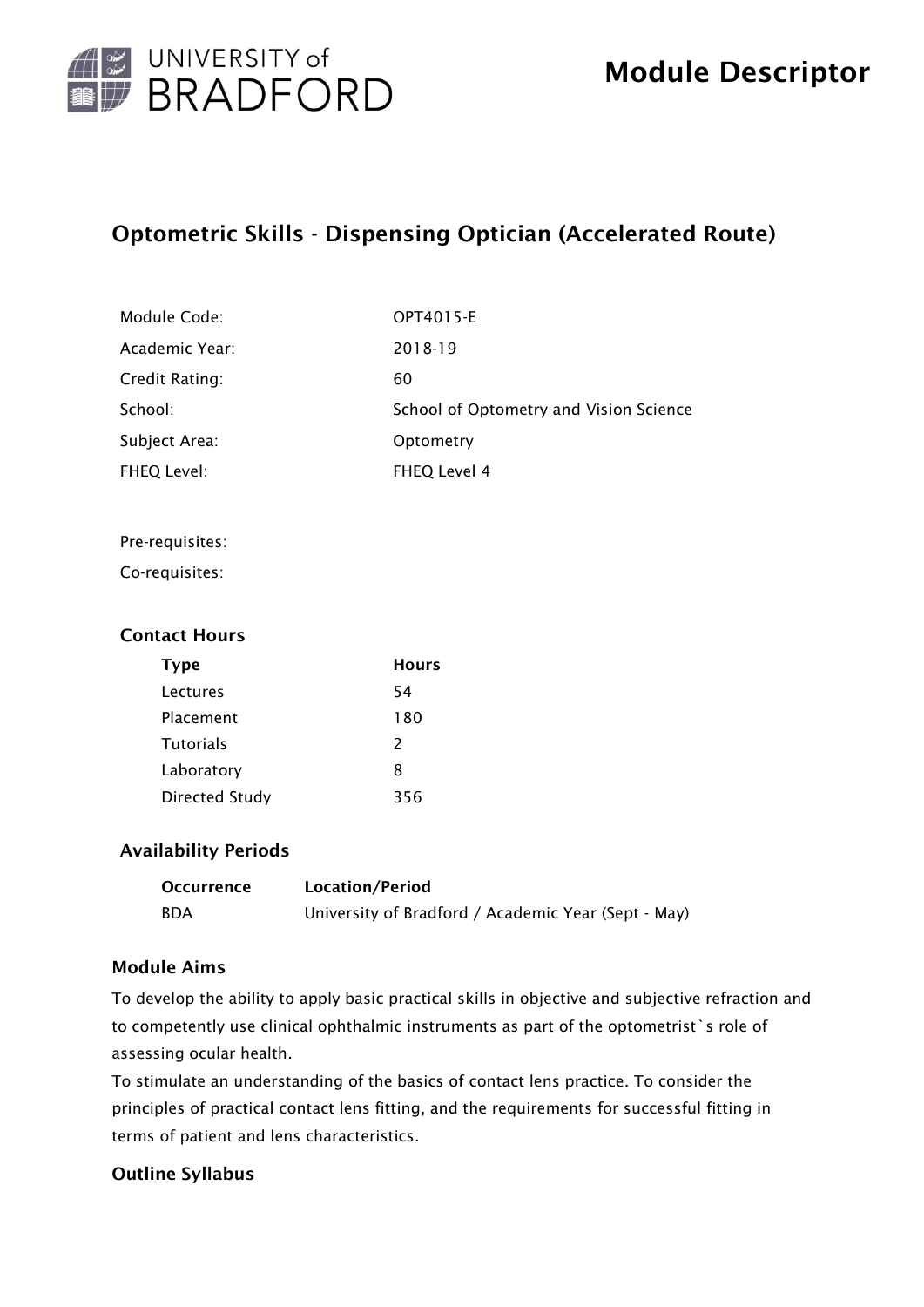An introduction to clinical observation & description skills; slit lamp biomicroscopy; indirect ophthalmoscopy using the slit lamp biomicroscope; observation & description of ocular structures (adnexa, anterior segment, crystalline lens, ocular fundus); tonometry (primarily non-contact); visual pathway assessment (perimetry, pupils). Assessment of refractive error and acuity measurement. Retinoscopy; Subjective refraction; Planning practice learning programme. Practical clinical sessions: Slit lamp biomicroscopy; Indirect ophthalmoscopy; Non Contact tonometry; Visual pathway assessment (perimetry, pupils); Retinoscopy; Subjective refraction; Combining retinoscopy & subjective refraction. Development of basic competency in Slit Lamp Biomicroscopy, Slit Lamp based Binocular Indirect Ophthalmoscopy, Non-Contact Tonometry & Visual Field Assessment through examination of staff and colleagues in optometric practice & examination of a model eye. Measurement of visual acuity at distance & near. Basic competency in retinoscopy & subjective refraction through examination of staff & colleagues in optometric practice. Observation of common ocular conditions & common problems associated with the use of a retinoscope & subjective refraction under the direct supervision of an optometrist. Assess suitability of any patients for contact lenses. Toric, presbyopic & therapeutic contact lens fitting. Common contact lens types and modalities, along with their indications. Fitting contact lenses along with techniques required for adequate aftercare

#### Module Learning Outcomes

*On successful completion of this module, students will be able to...*

- 1 Apply the basic principles of optics which underpin subjective and objective refraction.
- 10 Handle contact lenses in a safe and hygienic manner.
- 11 Demonstrate appropriate clinical judgement in simple contact lens fittings.
- 12 Analyse clinical information from contact lens examinations and formulate tentative diagnoses & management strategies.
- 13 Construct a practice learning programme in support of clinical skill development.
- 14 Follow a plan of actions to meet set targets.
- 15 Work together in small teams in support of career development.
- 16 Maintain a reflective logbook to demonstrate development of clinical skills.
- 17 Develop practitioner communication skills.
- 18 Demonstrate problem-solving skills in a variety of cases.
- 19 Access a variety of digital media through directed study.
- 2 Explain the role of instrumentation for the examination of visual and ocular health.
- 3 Understand contact lens fitting and contact lens wear.
- 4 Understand the options available in terms of contact lenses.
- 5 Understand the ocular consequences of contact lens wear and demonstrate an ability to deal with undesirable changes.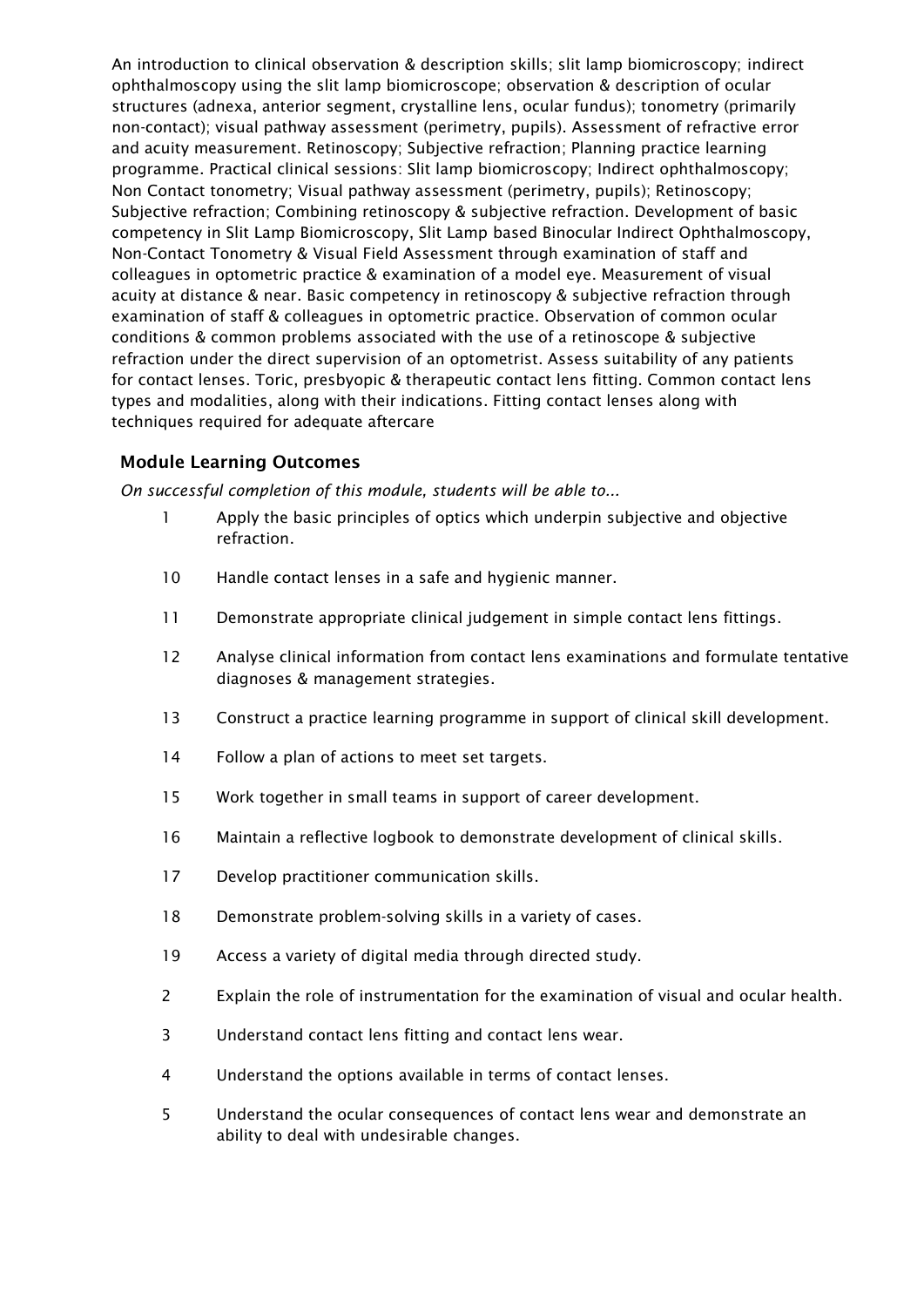- 6 Retinoscopy on a human subject to a basic level of competence.
- 7 Subjective refraction using appropriate techniques to a basic level of competence.
- 8 Describe the information gained from the use of commonly used ophthalmic instruments.
- 9 Examine a patient`s eyes in a safe systematic manner with a selection of instruments.

#### Learning, Teaching and Assessment Strategy

This is a work-based learning module supported by a study guide, and lectures and practical tuition within the Department. Students will be required to develop a practice learning programme in support of the learning outcomes described below. Practical skills will be developed in optometric practice under the guidance of qualified optometrists. Practical clinical sessions will support you in developing your clinical skills in basic contact lens fitting and handling.

#### Mode of Assessment

| <b>Type</b> | Method                           | <b>Description</b>                                                                                                                     | Length    | Weightin<br>g | Final<br>Assess' |
|-------------|----------------------------------|----------------------------------------------------------------------------------------------------------------------------------------|-----------|---------------|------------------|
| Summative   | Examination<br>- closed book     | Closed book,<br>unseen written<br>examination on<br>contact lenses in<br>semester 3<br>examination<br>period                           | 1.5 hours | 20%           | Yes              |
| Summative   | Computer-<br>based<br>assessment | Closed book<br>computerised<br>examination (inc<br>MCQ) at the end<br>of the module)                                                   | 1 hour    | 7%            | No               |
| Summative   | Computer-<br>based<br>assessment | Closed book,<br>unseen<br>computerised<br>examination on<br>contact lenses via<br>BlackBoard in<br>semester 2<br>examination<br>period | 1.5 hours | 13%           | No.              |